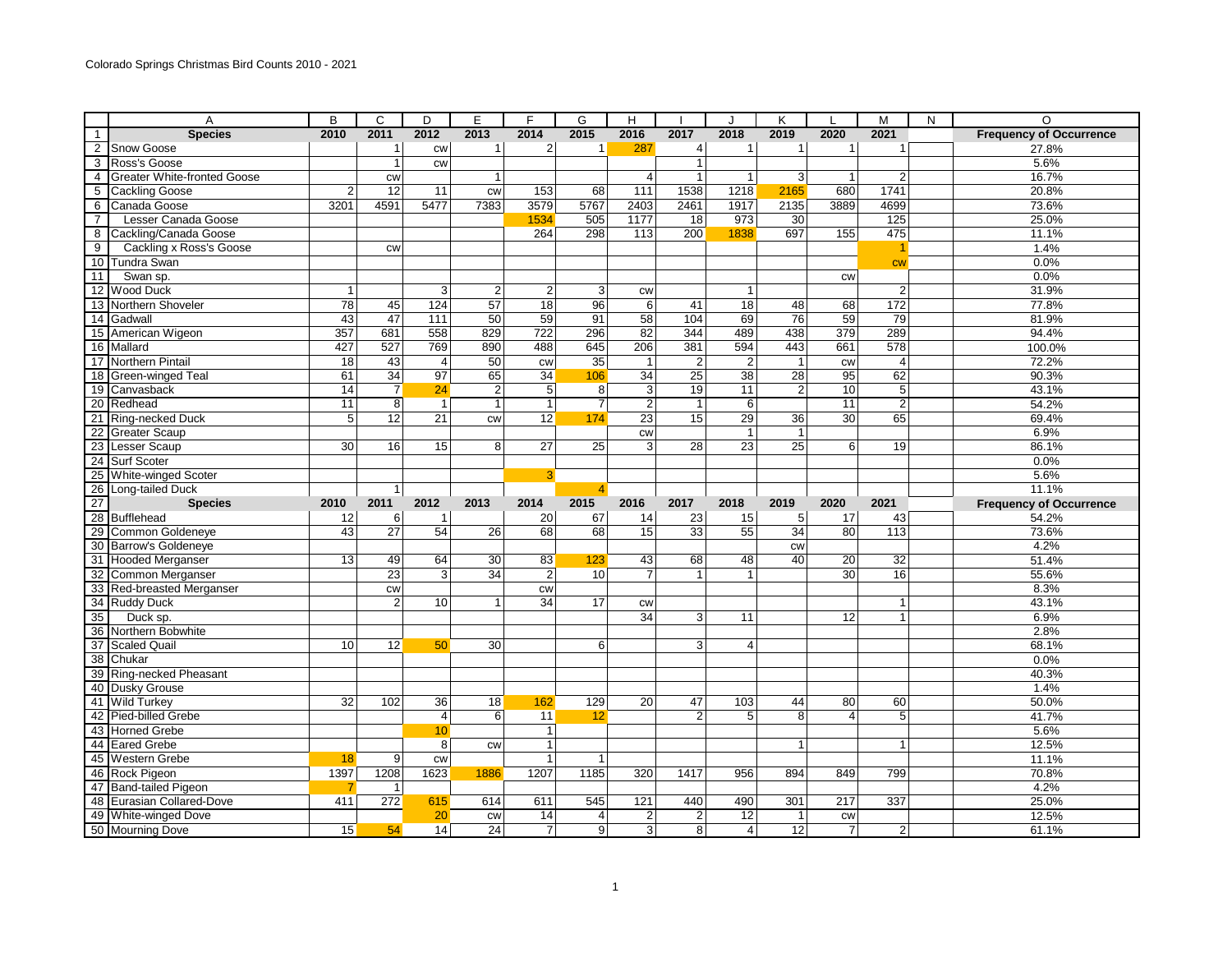|                 | Α                                                                                                                                                                                                                                                | B                       | C              | D              | E              | F              | G              | H              |                 |                | Κ               |                | M              | N | $\Omega$                       |
|-----------------|--------------------------------------------------------------------------------------------------------------------------------------------------------------------------------------------------------------------------------------------------|-------------------------|----------------|----------------|----------------|----------------|----------------|----------------|-----------------|----------------|-----------------|----------------|----------------|---|--------------------------------|
|                 | A<br>51 <b>Speci</b><br>52 Greater Roadrunner<br>53 Virginia Rail<br>54 Sora<br>55 American Coot<br>56 Sandhill Crane<br><b>Species</b>                                                                                                          | 2010                    | 2011           | 2012           | 2013           | 2014           | 2015           | 2016           | 2017            | 2018           | 2019            | 2020           | 2021           |   | <b>Frequency of Occurrence</b> |
|                 |                                                                                                                                                                                                                                                  |                         |                |                |                |                |                |                |                 |                |                 |                |                |   | 2.8%                           |
|                 |                                                                                                                                                                                                                                                  | 11                      | 5              | 6              | 3              |                | 11             | CW             | $\mathbf{1}$    |                | $5\phantom{.0}$ | $\overline{7}$ | 3 <sup>1</sup> |   | 33.3%                          |
|                 |                                                                                                                                                                                                                                                  |                         |                |                |                |                |                |                |                 |                |                 |                |                |   | 9.7%                           |
|                 |                                                                                                                                                                                                                                                  | 9 <sub>l</sub>          | 19             | 50             | 10             | 65             | 29             | 42             | 39              | 18             | 35              | 30             | 23             |   | 86.1%                          |
|                 |                                                                                                                                                                                                                                                  |                         |                |                |                |                | cw             |                |                 |                |                 |                |                |   | 0.0%                           |
|                 |                                                                                                                                                                                                                                                  | $\overline{7}$          | 11             | 9              | $\overline{7}$ | 2 <sup>1</sup> | 5              | 3              | $\overline{4}$  | 14             | 19              | 21             | 9              |   | 97.2%                          |
|                 |                                                                                                                                                                                                                                                  | 4                       |                | $\overline{3}$ | $\mathbf{1}$   |                |                | CW             | $\overline{2}$  | $\overline{4}$ | 8               | 12             | $\mathbf{1}$   |   | 90.3%                          |
|                 | <b>Greater Yellowlegs</b>                                                                                                                                                                                                                        |                         |                |                |                |                |                |                |                 |                |                 |                |                |   | 2.8%                           |
|                 | Franklin's/Laughing Gull                                                                                                                                                                                                                         |                         |                |                |                |                |                |                |                 |                | 1               |                |                |   | 1.4%                           |
|                 | 56 Sandhill Crane<br>57 Killdeer<br>58 Wilson's Snipe<br>59 Greater Yellowle<br>60 Franklin's/La<br>61 Ring-billed Gull<br>62 California Gull                                                                                                    | 46                      | 108            | 156            | 139            | 50             | 1209           | 15             | 19              | 15             | 3 <sup>1</sup>  | 66             | 53             |   | 44.4%                          |
|                 |                                                                                                                                                                                                                                                  |                         |                | 1              |                |                | 3              |                |                 |                |                 |                |                |   | 8.3%                           |
|                 |                                                                                                                                                                                                                                                  |                         |                | <b>CW</b>      | 3              |                | $\overline{3}$ |                | $\mathbf{1}$    |                | $\overline{2}$  | $\mathbf{1}$   | <b>CW</b>      |   | 15.3%                          |
|                 | 63 Herring Gull<br>64 Iceland ("Tha<br>65 Lesser Black<br>Iceland ("Thayer's") Gull                                                                                                                                                              |                         |                |                |                |                |                |                |                 |                |                 | <b>CW</b>      |                |   | 1.4%                           |
|                 | Lesser Black-backed Gull                                                                                                                                                                                                                         |                         |                |                |                |                |                |                |                 | <b>CW</b>      |                 |                | cw             |   | 0.0%                           |
|                 |                                                                                                                                                                                                                                                  |                         |                | 16             | 21             | $\overline{4}$ |                |                | $\overline{2}$  | 4              |                 | 3              |                |   | 16.7%                          |
|                 |                                                                                                                                                                                                                                                  |                         |                |                |                |                |                |                |                 |                |                 |                |                |   | 1.4%                           |
|                 |                                                                                                                                                                                                                                                  |                         |                |                |                |                |                |                |                 |                |                 |                |                |   | 5.6%                           |
|                 | 00 Lesser Black-Dacked Guil<br>66 Gull sp.<br>67 Red-throated Loon<br>68 Common Loon<br>69 Double-crested Cormorant                                                                                                                              |                         |                |                |                | 1              |                |                |                 | $\overline{2}$ |                 |                |                |   | 4.2%                           |
|                 | 70 Great Blue Heron<br>71 Black-crowned Night-Heron                                                                                                                                                                                              | $\vert$                 | $\overline{4}$ | 11             | $\overline{4}$ | $\overline{2}$ | 11             | CW             | 5 <sup>5</sup>  | $\overline{7}$ | $\overline{3}$  | 9              | 11             |   | 62.5%                          |
|                 |                                                                                                                                                                                                                                                  |                         |                |                |                |                |                |                |                 |                |                 |                |                |   | 2.8%                           |
|                 |                                                                                                                                                                                                                                                  |                         |                |                |                |                |                |                |                 |                |                 |                |                |   | 4.2%                           |
|                 |                                                                                                                                                                                                                                                  | 3                       |                | 3              | 4              | $6 \mid$       | 3              | CW             | $\mathbf{1}$    | 2              | 8               | 8              | $\overline{2}$ |   | 84.7%                          |
|                 |                                                                                                                                                                                                                                                  | 6                       | $\overline{7}$ | $\overline{7}$ | 8              | 22             | 13             | $\overline{4}$ | 13              | 9              | $\overline{4}$  | 3              | $\overline{c}$ |   | 95.8%                          |
|                 | Sharp-shinned Hawk                                                                                                                                                                                                                               | 12                      | $\overline{8}$ | 6              | $\mathbf{3}$   | 8 <sup>1</sup> | 9              | $\mathbf{3}$   | $\overline{7}$  | $\overline{5}$ | $\overline{2}$  | 3              | $\overline{2}$ |   | 93.1%                          |
|                 | 72 Turkey Vulture<br>73 Golden Eagle<br>74 Northern Harrier<br>75 Sharp-shinned Hi<br>76 Sharp-shinned Hi<br>77 Cooper's Hawk<br><b>Species</b>                                                                                                  | 2010                    | 2011           | 2012           | 2013           | 2014           | 2015           | 2016           | 2017            | 2018           | 2019            | 2020           | 2021           |   | <b>Frequency of Occurrence</b> |
|                 |                                                                                                                                                                                                                                                  | 7                       | 5              | $\overline{7}$ | $\mathbf{1}$   | 5 <sup>1</sup> | 12             | 6              | 10 <sup>1</sup> | 5              | 10              | $\overline{7}$ | 5              |   | 75.0%                          |
|                 | 78 Northern Goshawk                                                                                                                                                                                                                              | $\overline{2}$          | $\overline{3}$ | $\mathbf{1}$   | $\overline{5}$ |                | $\overline{c}$ | $\mathbf{1}$   | $\overline{1}$  | $\mathbf{1}$   | $\mathbf{1}$    | $\overline{2}$ | $\mathbf{1}$   |   | 62.5%                          |
|                 | 79 Accipiter<br>Accipiter sp.                                                                                                                                                                                                                    | $\overline{1}$          |                |                |                | $\overline{2}$ | $\overline{2}$ |                | $\overline{3}$  | 1              | $\mathbf{1}$    | $\mathbf{1}$   |                |   | 15.3%                          |
|                 |                                                                                                                                                                                                                                                  | $\overline{\mathbf{1}}$ | $\overline{c}$ | $\overline{2}$ | 4              | 2              | 3              | $\overline{a}$ |                 | $3$ cw         | 8               | 3              | 4              |   | 58.3%                          |
|                 | 81 Red-tailed Hawk                                                                                                                                                                                                                               | 88                      | 86             | 77             | 97             | 121            | 111            | 45             | 127             | 84             | 103             | 103            | 77             |   | 100.0%                         |
| 82              | "Harlan's" Hawk                                                                                                                                                                                                                                  |                         |                |                | $\mathbf{1}$   |                | $\mathbf{1}$   |                | $\vert$ 1       |                | $\overline{2}$  | $\mathbf{1}$   | $\mathbf{1}$   |   | 33.3%                          |
|                 | 83 Rough-legged Hawk                                                                                                                                                                                                                             |                         |                | $\mathbf{1}$   | 5              | 8 <sup>1</sup> | $\mathbf{1}$   |                | $\mathbf{1}$    |                | $\mathbf{1}$    |                |                |   | 80.6%                          |
|                 | 84 Ferruginous Hawk                                                                                                                                                                                                                              |                         |                | $\overline{2}$ | $\overline{2}$ | $\overline{2}$ | $\overline{2}$ |                |                 |                | 5               | 5              | 3              |   | 56.9%                          |
| 86<br>86        | Buteo sp.                                                                                                                                                                                                                                        |                         |                | 1              |                |                | $\overline{2}$ |                | $\overline{3}$  | 1              |                 |                | $\overline{4}$ |   | 22.2%                          |
|                 | <b>Barn Owl</b>                                                                                                                                                                                                                                  |                         |                |                |                | cw             | 3              |                |                 | <b>CW</b>      |                 |                |                |   | 1.4%                           |
| $\overline{87}$ | Western Screech-Owl                                                                                                                                                                                                                              |                         |                |                |                | <b>CW</b>      |                |                |                 | <b>CW</b>      |                 |                |                |   | 4.2%                           |
| $\frac{1}{88}$  | <b>Great Horned Owl</b>                                                                                                                                                                                                                          | 4                       | 8              | 4              | $\overline{7}$ | 8              | 6              | 3              | 5               | 10             | 11              | 8              | 5              |   | 95.8%                          |
|                 | Northern Pygmy-Owl                                                                                                                                                                                                                               |                         |                |                | $\mathbf{1}$   |                |                |                |                 | $\mathbf{1}$   |                 |                |                |   | 9.7%                           |
|                 | Long-eared Owl                                                                                                                                                                                                                                   | 1                       |                |                |                |                |                |                |                 |                |                 |                |                |   | 12.5%                          |
|                 | Short-eared Owl                                                                                                                                                                                                                                  |                         |                |                |                |                |                |                |                 |                |                 |                |                |   | 4.2%                           |
|                 |                                                                                                                                                                                                                                                  |                         |                |                |                |                |                |                |                 |                |                 |                |                |   | 4.2%                           |
|                 |                                                                                                                                                                                                                                                  |                         |                |                |                |                |                | $\mathbf{1}$   |                 |                |                 |                |                |   | 1.4%                           |
|                 |                                                                                                                                                                                                                                                  | 5 <sub>1</sub>          | $\overline{4}$ | $\overline{9}$ | 8              | $\overline{7}$ | 12             | $\overline{3}$ | 10              | 13             | 13              | 10             | 12             |   | 93.1%                          |
|                 |                                                                                                                                                                                                                                                  |                         |                |                |                |                |                | <b>CW</b>      |                 | $\overline{2}$ |                 |                |                |   | 22.2%                          |
|                 | Red-headed Woodpecker                                                                                                                                                                                                                            |                         |                |                |                |                |                |                |                 |                |                 |                |                |   | 4.2%                           |
|                 | 91 Short-eared Owl<br>92 Northern Saw-whet Owl<br>93 Owl sp.<br>94 Belted Kingfisher<br>95 Lewis's Woodpecker<br>96 Red-headed Woodpecker<br>97 Acorn Woodpecker<br>98 Yellow-bellied Sapsucker<br>99 Red-naped Sapsucker<br>100 Red-naped Sapsu |                         |                |                |                |                | 1              |                |                 |                |                 |                |                |   | 4.2%                           |
|                 | Yellow-bellied Sapsucker                                                                                                                                                                                                                         |                         |                |                |                | $\mathbf{1}$   | $\mathbf{1}$   | <b>CW</b>      |                 |                |                 | $\overline{2}$ |                |   | 12.5%                          |
|                 |                                                                                                                                                                                                                                                  |                         |                |                |                |                |                |                |                 |                |                 |                |                |   | 5.6%                           |
|                 |                                                                                                                                                                                                                                                  | 2010                    | 2011           | 2012           | 2013           | 2014           | 2015           | 2016           | 2017            | 2018           | 2019            | 2020           | 2021           |   | <b>Frequency of Occurrence</b> |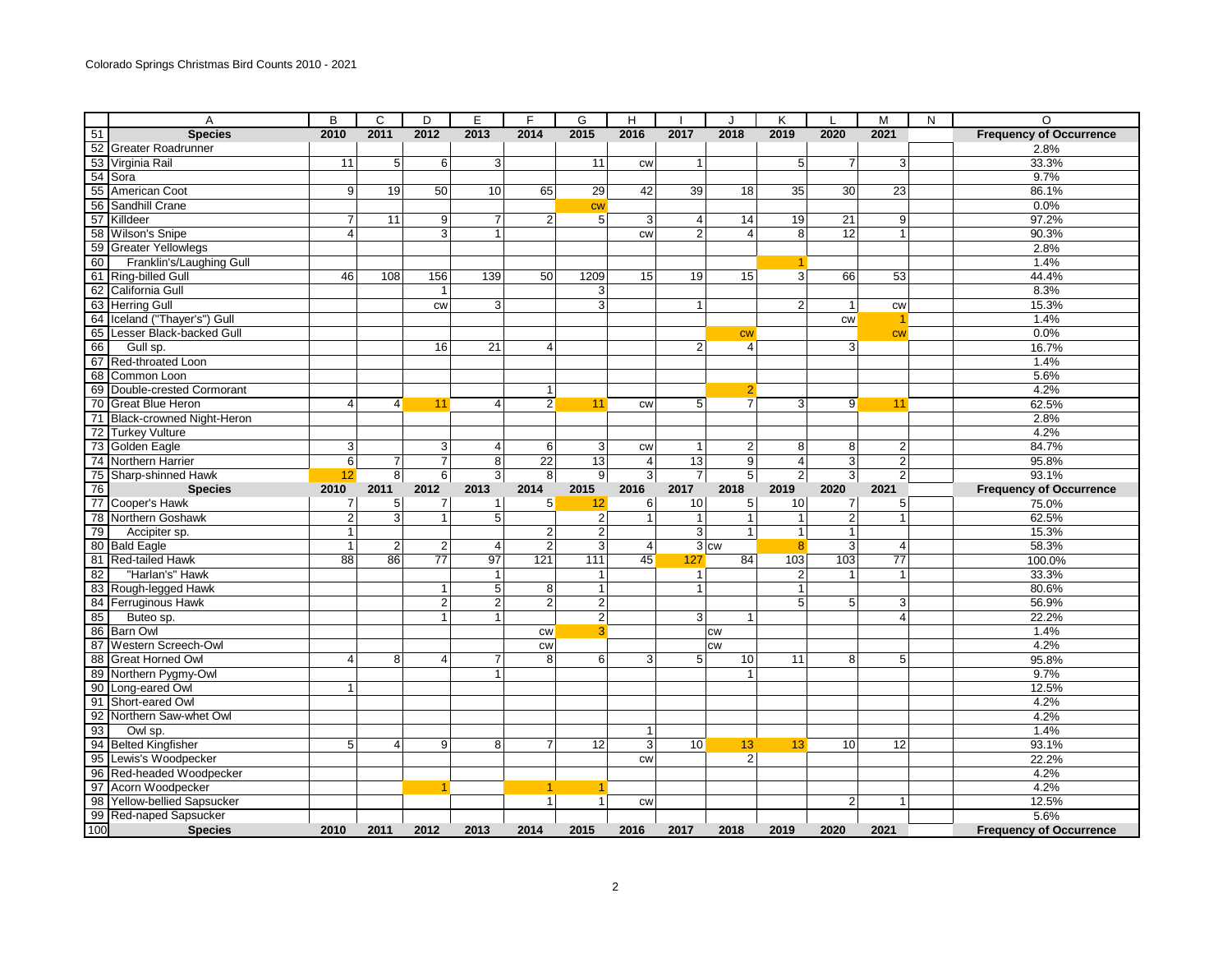|                  | A                                     | B               | C                       | D              | Е               | F               | G               | H               |                | J               | ĸ              |                | м               | N | $\circ$                        |
|------------------|---------------------------------------|-----------------|-------------------------|----------------|-----------------|-----------------|-----------------|-----------------|----------------|-----------------|----------------|----------------|-----------------|---|--------------------------------|
| 101              | Sapsucker sp.                         |                 |                         |                |                 |                 | 1               |                 |                |                 |                | $\mathbf{1}$   |                 |   | 4.2%                           |
|                  | 102 American Three-toed Woodpecker    |                 |                         |                | $\overline{1}$  | $\mathbf{1}$    |                 |                 | $\overline{2}$ | $\mathbf{1}$    | $\mathbf{1}$   | $\mathbf{1}$   | $\mathbf{1}$    |   | 9.7%                           |
|                  | 103 Downy Woodpecker                  | 60              | 53                      | 72             | 58              | 72              | 77              | 39              | 59             | $\overline{72}$ | 90             | 100            | 65              |   | 100.0%                         |
|                  | 104 Ladder-backed Woodpecker          |                 |                         |                |                 |                 |                 |                 |                |                 |                |                |                 |   | 5.6%                           |
|                  | 105 Hairy Woodpecker                  | $\overline{25}$ | 10                      | 17             | 18              | 17              | 8               | 6               | 15             | 21              | 14             | 36             | 19              |   | 100.0%                         |
|                  | 106 Northern Flicker                  | 133             | 261                     | 129            | 92              | 48              | 179             | 35              | 97             | 120             | 187            | 120            | 226             |   | 61.1%                          |
| 107              | "Red-shafted"                         | 197             |                         | 288            | 174             | 292             | 187             | 66              | 147            | 141             | 87             | 90             | 61              |   | 90.3%                          |
| 108              | Intergrade                            | $\mathbf{1}$    | $\overline{c}$          |                | $\overline{1}$  | 1               | $\sqrt{2}$      | $\sqrt{2}$      | 5              | $\mathbf{1}$    |                | $\mathbf{1}$   |                 |   | 37.5%                          |
|                  | 109 American Kestrel                  | 35              | $\overline{20}$         | 22             | $\overline{22}$ | 28              | 35              | $\overline{7}$  | 21             | 18              | 19             | 8              | 5               |   | 97.2%                          |
|                  | 110 Merlin                            |                 | $\mathbf{1}$            | $\overline{2}$ | $\overline{1}$  | 1               |                 | 3               | -1             | $\overline{2}$  |                |                | <b>CW</b>       |   | 50.0%                          |
|                  | 111 Peregrine Falcon                  |                 |                         |                | $\mathbf 1$     |                 |                 | <b>CW</b>       |                |                 |                |                |                 |   | 13.9%                          |
|                  | 112 Prairie Falcon                    | 4               | 3                       | 4              | 1               | 2 <sup>1</sup>  | $\overline{4}$  | $\overline{2}$  | 3              | $\overline{4}$  | 4              | $\overline{2}$ | $\overline{2}$  |   | 79.2%                          |
| 113              | Falcon sp.                            |                 |                         |                |                 |                 |                 |                 |                |                 |                |                |                 |   | 2.8%                           |
|                  | 114 Western Kingbird                  |                 |                         |                |                 |                 |                 |                 |                |                 |                |                |                 |   | 1.4%                           |
|                  | 115 Willow Flycatcher                 |                 |                         |                |                 |                 |                 |                 |                |                 |                |                |                 |   | 1.4%                           |
|                  | 116 Say's Phoebe                      |                 |                         |                |                 |                 | 2               |                 |                |                 |                |                | $\mathbf{1}$    |   | 5.6%                           |
|                  | 117 Loggerhead Shrike                 |                 |                         |                |                 |                 | $\mathbf{1}$    |                 |                | $\overline{2}$  |                |                |                 |   | 37.5%                          |
|                  | 118 Northern Shrike                   | $\overline{7}$  | $\overline{\mathbf{4}}$ | 10             | $\mathbf{1}$    |                 | $\overline{2}$  | $\overline{2}$  | $\overline{c}$ | $\overline{2}$  | $\mathbf{3}$   | $\mathbf{1}$   | $\overline{2}$  |   | 69.4%                          |
| $\boxed{119}$    | Shrike sp.                            |                 |                         | $\mathbf{1}$   | $\overline{2}$  |                 |                 |                 | $\mathbf{1}$   |                 |                | $\mathbf{1}$   | $\mathbf{1}$    |   | 6.9%                           |
|                  | 120 Canada ("Gray") Jay               | $\overline{1}$  | $\mathbf{1}$            |                |                 |                 |                 |                 |                |                 |                |                |                 |   | 9.7%                           |
|                  | 121 Pinyon Jay                        |                 |                         |                | <b>CW</b>       |                 |                 |                 |                |                 |                |                |                 |   | 48.6%                          |
|                  | 122 Steller's Jay                     | 64              | $\overline{28}$         | 240            | 152             | 125             | 57              | $\overline{12}$ | 95             | 120             | 29             | 169            | 260             |   | 100.0%                         |
|                  | 123 Blue Jay                          | $\overline{71}$ | 59                      | 113            | 65              | 99              | 130             | 60              | 62             | 196             | 114            | 97             | 175             |   | 86.1%                          |
| 124              | <b>Species</b>                        | 2010            | 2011                    | 2012           | 2013            | 2014            | 2015            | 2016            | 2017           | 2018            | 2019           | 2020           | 2021            |   | <b>Frequency of Occurrence</b> |
|                  | 125 Woodhouse's ("Western") Scrub-Jay | 256             | 316                     | 388            | 514             | 433             | 400             | 103             | 352            | 329             | 340            | 391            | 416             |   | 100.0%                         |
|                  | 126 Clark's Nutcracker                | 10              | 6                       | $\overline{1}$ | 27              | 10 <sup>1</sup> | 7               | <b>CW</b>       |                |                 | 8              | $\overline{7}$ |                 |   | 72.2%                          |
|                  | 127 Black-billed Magpie               | 501             | 484                     | 622            | 494             | 605             | 596             | 198             | 630            | 603             | 677            | 596            | 644             |   | 100.0%                         |
|                  | 128 American Crow                     | 485             | 400                     | 716            | 899             | 1224            | 659             | 539             | 868            | 757             | 549            | 779            | 447             |   | 100.0%                         |
|                  | 129 Chihuahuan Raven                  |                 | <b>CW</b>               |                | $5\overline{)}$ |                 |                 |                 |                |                 |                |                |                 |   | 11.1%                          |
|                  | 130 Common Raven                      | 105             | 74                      | 102            | 105             | 106             | 90              | 56              | 100            | 129             | 113            | 106            | 132             |   | 94.4%                          |
| 131              | Raven sp.                             |                 |                         | $\mathbf{1}$   |                 |                 | 6               |                 |                | 3               |                |                |                 |   | 6.9%                           |
| 132              | American Crow/Common Raven            |                 |                         |                |                 |                 |                 |                 |                |                 |                |                | $\mathbf{1}$    |   | 84.7%                          |
|                  | 133 Horned Lark                       | 109             | 64                      | 30             | 79              | 25              | 21              | 90              |                |                 | 45 cw          |                | 65              |   | 95.8%                          |
|                  | 134 Black-capped Chickadee            | 293             | 336                     | 330            | 235             | 287             | 271             | 99              | 329            | 247             | 373            | 544            | 390             |   | 100.0%                         |
|                  | 135 Mountain Chickadee                | 241             | 140                     | 185            | 215             | 205             | 228             | 66              | 430            | 217             | 240            | 411            | 136             |   | 100.0%                         |
| 136              | Chickadee sp.                         |                 |                         | $\overline{4}$ | 9               | $\overline{22}$ | 25              | 3               | 9              |                 | 8              | 15             | 6               |   | 19.4%                          |
|                  | 137 Juniper Titmouse                  | 5               |                         |                |                 | 2 <sub>l</sub>  | $\overline{4}$  | CW              | 5              |                 | 3              | $\overline{2}$ | 3               |   | 40.3%                          |
|                  | 138 Bushtit                           | 192             | 158                     | 199            | 184             | 237             | 236             | 134             | 140            | 197             | 285            | 209            | 331             |   | 87.5%                          |
|                  | 139 Red-breasted Nuthatch             | 20              | 59                      | 46             | $\overline{20}$ | 73              | $\overline{71}$ | 5               | 11             | 18              | 237            | 41             | 16              |   | 93.1%                          |
|                  | 140 White-breasted Nuthatch           | 100             | 62                      | 83             | 82              | 148             | 125             | 13              | 98             | 74              | 162            | 154            | 115             |   | 98.6%                          |
| $\overline{141}$ | "Interior West" group                 |                 |                         |                |                 |                 |                 | $\overline{7}$  | $\overline{9}$ | $\overline{8}$  | 15             | 22             | $\overline{16}$ |   | 8.3%                           |
|                  | 142 Pygmy Nuthatch                    | 256             | 122                     | 138            | 125             | 266             | 183             | 51              | 255            | 116             | 212            | 332            | 203             |   | 100.0%                         |
|                  | 143 Brown Creeper                     | 30              | 13                      | 45             | 15              | $\overline{22}$ | $\overline{24}$ | 3               | 44             | 23              | 20             | 36             | 10              |   | 100.0%                         |
|                  | 144 Rock Wren                         |                 |                         |                |                 |                 |                 |                 |                | $\mathbf{1}$    |                |                |                 |   | 25.0%                          |
|                  | 145 Canyon Wren                       | $\overline{2}$  | $\overline{7}$          | $\mathbf{1}$   | $\overline{2}$  | 1               | 5               | CW              | 9              | $\overline{2}$  | $\overline{4}$ | $\overline{4}$ |                 |   | 77.8%                          |
|                  | 146 Pacific Wren                      |                 |                         |                |                 |                 |                 |                 |                |                 |                |                |                 |   | 1.4%                           |
|                  | 147 Winter Wren                       |                 |                         |                |                 | <b>CW</b>       |                 |                 |                |                 |                |                |                 |   | 6.9%                           |
|                  | 148 Marsh Wren                        |                 |                         |                |                 |                 |                 |                 |                | $\overline{2}$  |                |                |                 |   | 16.7%                          |
|                  | 149 Carolina Wren                     |                 |                         |                |                 |                 |                 |                 |                |                 |                |                |                 |   | 1.4%                           |
| 150              | <b>Species</b>                        | 2010            | 2011                    | 2012           | 2013            | 2014            | 2015            | 2016            | 2017           | 2018            | 2019           | 2020           | 2021            |   | <b>Frequency of Occurrence</b> |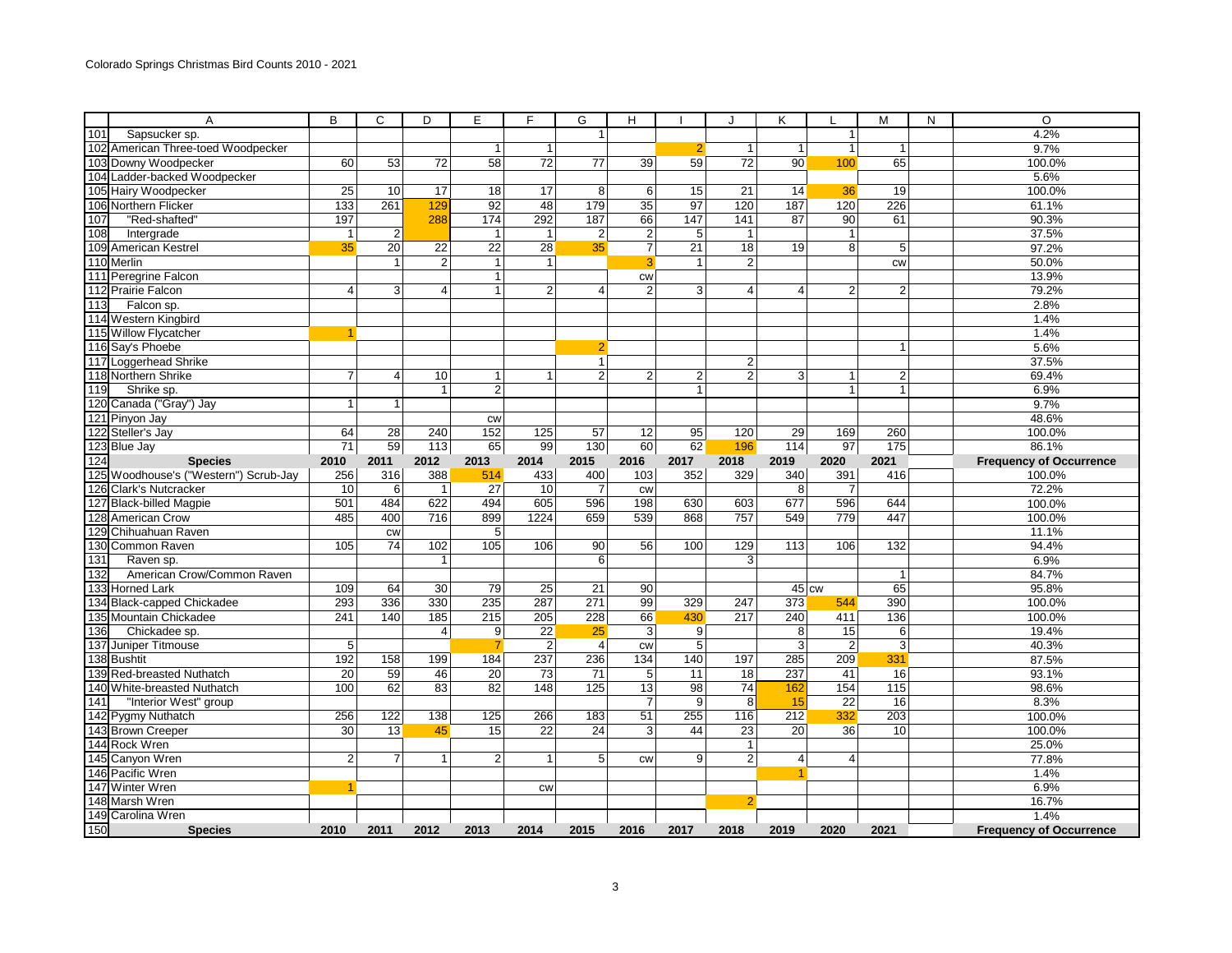|     | Α                                                    | B              | C              | D               | E              | F              | G            | н                    |                | J              | K              | L              | M              | N | O                              |
|-----|------------------------------------------------------|----------------|----------------|-----------------|----------------|----------------|--------------|----------------------|----------------|----------------|----------------|----------------|----------------|---|--------------------------------|
| 151 | $\overline{W}$ ren sp.                               |                | $\mathbf{1}$   |                 |                |                |              |                      |                |                |                |                |                |   | 2.8%                           |
|     | 152 American Dipper                                  | $\overline{2}$ | $\overline{2}$ |                 | $\mathbf{1}$   | CW             |              | CW                   | 2 <sub>1</sub> | $\overline{4}$ | 1              | $\overline{2}$ | -1             |   | 66.7%                          |
|     | 153 Golden-crowned Kinglet                           | 3              |                | 12              | <b>CW</b>      | 5              | 6            |                      | 14             | 12             | 6              |                |                |   | 84.7%                          |
|     | 154 Ruby-crowned Kinglet                             | 3              |                | 5               | $\overline{7}$ | 9              | 11           | 6                    | $\overline{2}$ | $\overline{2}$ | $\mathbf{1}$   | 6              | 8              |   | 65.3%                          |
|     | 155 Eastern Bluebird                                 | <b>CW</b>      |                | 3               |                |                |              |                      |                |                |                |                |                |   | 11.1%                          |
|     | 156 Western Bluebird                                 | 29             | 33             | 15              | 6              | 25             | 41           | 5 <sup>1</sup>       | $\vert$        | 16             | 20             | $\overline{2}$ | 8              |   | 40.3%                          |
|     | 157 Mountain Bluebird                                |                | $\overline{5}$ | $\overline{5}$  | 1              | 26             | 42           |                      | 67             | 13             | $\overline{4}$ |                | $\overline{1}$ |   | 37.5%                          |
|     | 158 Townsend's Solitaire                             | 86             | 165            | $\overline{72}$ | 106            | 90             | 130          | 36                   | 147            | 166            | 236            | 109            | 164            |   | 98.6%                          |
|     | 159 Veery                                            |                |                |                 |                |                |              |                      |                |                |                |                |                |   | 1.4%                           |
|     | 160 Hermit Thrush                                    | $\overline{1}$ |                |                 |                |                | $\mathbf{1}$ |                      |                | $\mathbf{1}$   |                |                |                |   | 11.1%                          |
|     | 161 American Robin                                   | 370            | 1360           | 193             | 137            | 260            | 321          | 224                  | 152            | 369            | 298            | 79             | 435            |   | 100.0%                         |
|     | 162 Varied Thrush                                    |                |                |                 |                |                |              |                      |                | $\mathbf{1}$   |                |                |                |   | 5.6%                           |
|     | 163 Gray Catbird                                     |                |                |                 |                |                |              |                      |                |                |                |                |                |   | 5.6%                           |
|     | 164 Curve-billed Thrasher                            |                |                |                 |                |                |              |                      |                |                |                |                |                |   | 1.4%                           |
|     | 165 Brown Thrasher                                   |                |                |                 |                |                |              |                      |                |                |                | $\overline{2}$ |                |   | 18.1%                          |
|     | 166 Northern Mockingbird                             |                | $\mathbf{1}$   | $\overline{1}$  |                |                |              |                      |                |                |                |                |                |   | 9.7%                           |
|     | 167 European Starling                                | 1687           | 965            | 1641            | 1452           | 754            | 1160         | 168                  | 785            | 557            | 476            | 399            | 417            |   | 73.6%                          |
|     | 168 Bohemian Waxwing                                 |                |                |                 |                |                |              |                      |                |                |                |                |                |   | 20.8%                          |
|     | 169 Cedar Waxwing                                    | 36             | 21             | 41              | CW             | $\overline{1}$ | 72           | 14                   | 60             | 34             | 11             | $\overline{1}$ | 124            |   | 69.4%                          |
|     | 170 House Sparrow                                    | 535            | 407            | 976             | 843            | 650            | 500          | 177                  | 255            | 368            | 316            | 268            | 117            |   | 98.6%                          |
|     | 171 American Pipit                                   | $\overline{2}$ |                | <b>CW</b>       |                |                | <b>CW</b>    |                      |                | $\mathbf{1}$   |                | $\mathbf{1}$   | 3              |   | 26.4%                          |
|     | 172 Evening Grosbeak                                 |                |                |                 |                | 3              |              |                      |                |                |                |                | 13             |   | 55.6%                          |
|     | 173 Pine Grosbeak                                    |                |                |                 |                |                |              |                      |                |                |                |                |                |   | 15.3%                          |
| 174 | <b>Species</b>                                       | 2010           | 2011           | 2012            | 2013           | 2014           | 2015         | 2016                 | 2017           | 2018           | 2019           | 2020           | 2021           |   | <b>Frequency of Occurrence</b> |
|     | 175 Gray-crowned Rosy-Finch                          |                |                |                 |                |                |              |                      |                |                |                |                |                |   | 9.7%                           |
|     | 176 Black Rosy-Finch                                 |                |                |                 |                |                |              |                      |                |                |                |                |                |   | 5.6%                           |
|     | 177 Brown-capped Rosy-Finch                          |                |                |                 |                |                |              |                      |                |                |                |                |                |   | 1.4%                           |
| 178 | Rosy-Finch sp.                                       |                |                | 50              |                |                |              |                      |                |                |                |                |                |   | 1.4%                           |
|     | 179 House Finch                                      | 1491           | 1540           | 1636            | 1103           | 1166           | 680          | 384                  | 823            | 1145           | 976            | 1173           | 1228           |   | 73.6%                          |
|     | 180 Purple Finch                                     |                |                |                 |                |                |              |                      |                |                |                |                |                |   | 4.2%                           |
|     | 181 Cassin's Finch                                   | 8              | 5              | $\overline{2}$  | 3 <sup>1</sup> | 54             | 4            | $\mathbf{1}$         | 25             |                | 22             | 12             | 10             |   | 94.4%                          |
|     | 182 Common Redpoll                                   |                |                |                 |                |                |              |                      | <b>CW</b>      |                |                |                |                |   | 13.9%                          |
|     | 183 Red Crossbill                                    | 1              | 5              | $\overline{2}$  |                | 5 <sup>5</sup> |              |                      | 19             |                | 39             |                |                |   | 36.1%                          |
|     | 184 White-winged Crossbill                           |                |                |                 |                |                |              |                      |                |                |                |                |                |   | 1.4%                           |
|     | 185 Pine Siskin                                      | 21             | 44             | 46              | $\overline{4}$ | 8 <sup>1</sup> | 174          |                      | 27             | 14             | 540            | 144            | 69             |   | 98.6%                          |
|     | 186 Lesser Goldfinch                                 | 8              | $\overline{3}$ |                 |                |                | 8            | CW<br>$\overline{c}$ | $\mathbf{1}$   |                | 3              | 20             | 14             |   | 56.9%                          |
|     | 187 American Goldfinch                               | 39             | 51             | 83              | 17             | 79             | 165          | 31                   | 81             | 109            | 162            | 207            | 109            |   | 95.8%                          |
| 188 | Finch sp.                                            |                |                | $\overline{2}$  |                |                |              |                      | $\overline{2}$ |                |                | 12             |                |   | 5.6%                           |
|     | 189 Lapland Longspur                                 |                |                |                 |                |                |              |                      |                |                |                |                |                |   | 30.6%                          |
|     | 190 Chestnut-collared Longspur                       |                |                |                 |                |                |              |                      |                |                |                |                |                |   | 1.4%                           |
|     | 191 Thick-billed Longspur                            |                |                |                 |                |                |              |                      |                |                |                |                |                |   | 1.4%                           |
|     | 192 Green-tailed Towhee                              |                |                |                 |                |                |              |                      |                |                |                |                |                |   | 2.8%                           |
|     | 193 Spotted Towhee                                   | 81             | 92             | 145             | 136            | 158            | 140          | 189                  | 75             | 195            | 192            | 90             | 353            |   | 100.0%                         |
|     | 194 Canyon Towhee                                    | $\overline{1}$ | $\mathbf{1}$   |                 |                |                |              |                      | $\overline{4}$ | 3              | $\overline{2}$ | $\overline{3}$ | 3              |   | 41.7%                          |
| 195 |                                                      |                |                |                 |                |                |              |                      |                |                |                | $\mathbf{1}$   | $\overline{1}$ |   | 2.8%                           |
|     | Spotted x Canyon Towhee<br>196 American Tree Sparrow | 72             |                |                 | 94             |                |              |                      |                |                |                | 79             |                |   |                                |
|     |                                                      |                | 147            | 86              |                | 93             | 106          | 41                   | 27             | 63             | 17             |                | 109            |   | 100.0%                         |
|     | 197 Chipping Sparrow                                 |                |                |                 |                |                |              |                      |                |                |                |                |                |   | 1.4%                           |
|     | 198 Field Sparrow                                    |                |                |                 |                |                |              |                      |                | 1              |                | $\mathbf{1}$   |                |   | 6.9%                           |
| 199 | <b>Species</b>                                       | 2010           | 2011           | 2012            | 2013           | 2014           | 2015         | 2016                 | 2017           | 2018           | 2019           | 2020           | 2021           |   | <b>Frequency of Occurrence</b> |
|     | 200 Vesper Sparrow                                   |                |                |                 |                |                |              |                      |                |                |                |                |                |   | 1.4%                           |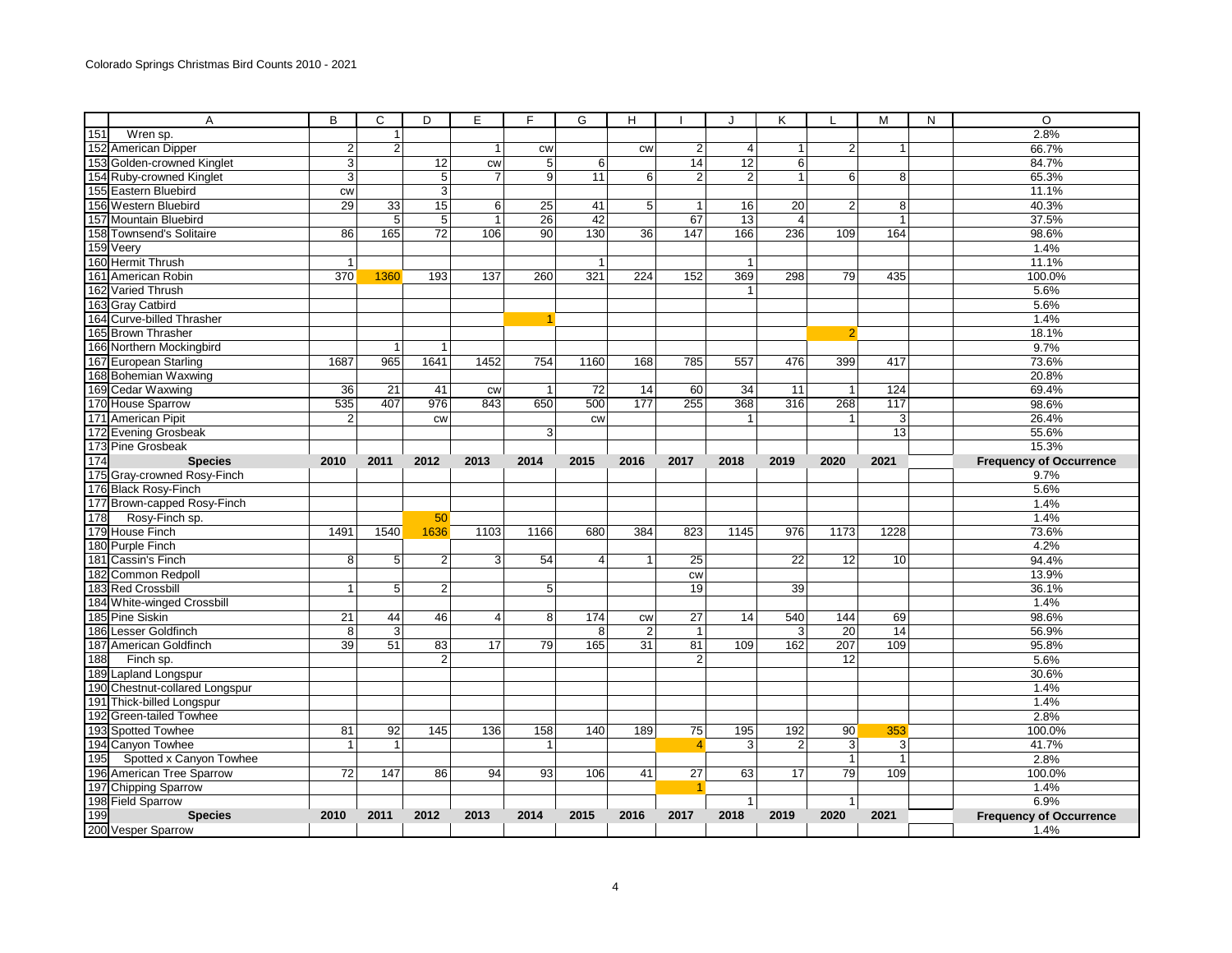|     | A                                       | B               | C               | D               | E               | F              | G              | H              |                 |                | K               |                      | M                     | N | $\overline{O}$                     |
|-----|-----------------------------------------|-----------------|-----------------|-----------------|-----------------|----------------|----------------|----------------|-----------------|----------------|-----------------|----------------------|-----------------------|---|------------------------------------|
|     | 201 Lark Sparrow                        |                 |                 |                 |                 |                |                |                |                 |                |                 |                      |                       |   | 2.8%                               |
|     | 202 Savannah Sparrow                    |                 |                 |                 |                 |                |                |                |                 |                |                 |                      |                       |   | 1.4%                               |
|     | 203 Fox Sparrow                         |                 |                 |                 |                 |                |                |                |                 |                |                 |                      |                       |   | 4.2%                               |
|     | 204 Song Sparrow                        | 61              | $\overline{75}$ | 82              | 59              | 56             | 68             | 57             | 44              | 91             | $\overline{73}$ | 118                  | 73                    |   | 100.0%                             |
|     | 205 Lincoln's Sparrow                   |                 |                 |                 |                 |                |                |                |                 |                |                 |                      |                       |   | 6.9%                               |
|     | 206 Swamp Sparrow                       |                 |                 |                 |                 |                |                |                |                 |                |                 | $\blacktriangleleft$ |                       |   | 5.6%                               |
|     | 207 White-throated Sparrow              |                 |                 |                 |                 | $\mathbf{1}$   |                |                |                 | $\mathbf{1}$   |                 | $\mathbf{1}$         |                       |   | 30.6%                              |
|     | 208 Harris's Sparrow                    |                 | $\mathbf{3}$    | $\mathbf{1}$    | $\overline{1}$  | $\mathbf{1}$   |                |                | $\mathbf{1}$    |                |                 | $\overline{2}$       | <b>CW</b>             |   | 27.8%                              |
|     | 209 White-crowned Sparrow               | 91              | 97              | 197             | 157             | 199            | 81             | 239            | 113             | 42             | $\overline{27}$ | 232                  | 295                   |   | 97.2%                              |
|     | 210 Dark-eyed Junco                     | 870             | 838             | 1266            | 1211            | 875            | 815            | 570            | 801             | 650            | 830             | 900                  | 843                   |   | 69.4%                              |
| 211 | "Slate-colored"                         | $\overline{55}$ | $\overline{32}$ | 89              | 118             | 136            | 76             | 94             | $\overline{57}$ | 192            | 100             | 154                  | 105                   |   | 100.0%                             |
| 212 | "Cassiar" (cismontanus)                 |                 |                 |                 | <b>CW</b>       | <b>CW</b>      | 1              | $\mathbf{1}$   | $\mathbf{1}$    | $\overline{2}$ | $\overline{7}$  | 5                    | 5                     |   | 9.7%                               |
| 213 | "White-winged"                          |                 |                 | 15              | $\overline{3}$  | 5 <sup>5</sup> |                | $\overline{2}$ | $\overline{4}$  | $\overline{4}$ |                 | $\overline{7}$       | $\overline{1}$        |   | 91.7%                              |
| 214 | "Oregon"                                | 80              | 47              | 67              | $\overline{93}$ | 162            | 171            | 166            | $\overline{92}$ | 114            | 127             | 111                  | 101                   |   | 100.0%                             |
| 215 | "Pink-sided"                            | 160             | 149             | 173             | 132             | 234            | 148            | 76             | 158             | 150            | 176             | 186                  | 136                   |   | 43.1%                              |
| 216 | "Gray-headed"                           | 104             | 47              | 140             | 135             | 220            | 180            | 134            | 266             | 285            | 245             | 169                  | 206                   |   | 100.0%                             |
| 217 | Sparrow sp.                             |                 |                 |                 |                 |                |                |                | $\mathbf{1}$    | 3              | 13              |                      | 14                    |   | 5.6%                               |
|     | 218 Yellow-headed Blackbird             |                 |                 |                 |                 |                |                |                |                 | 1              |                 |                      |                       |   | 6.9%                               |
|     | 219 Western Meadowlark                  | 12              | 19              | 6               | 15              | $\overline{2}$ | 14             | 1              | $\overline{23}$ | 14             | 13              | $\overline{32}$      | 3                     |   | 97.2%                              |
|     | 220 Red-winged Blackbird                | 586             | 238             | 723             | 526             | 278            | 255            | 144            | 1274            | 815            | 464             | 123                  | 246                   |   | 100.0%                             |
| 221 | <b>Brown-headed Cowbird</b>             |                 |                 |                 |                 |                |                |                |                 |                |                 |                      |                       |   | 5.6%                               |
|     | 222 Rusty Blackbird                     |                 |                 |                 |                 |                |                |                |                 |                |                 |                      |                       |   | 11.1%                              |
| 223 | <b>Species</b>                          | 2010            | 2011            | 2012            | 2013            | 2014           | 2015           | 2016           | 2017            | 2018           | 2019            | 2020                 | 2021                  |   | <b>Frequency of Occurrence</b>     |
| 224 | <b>Brewer's Blackbird</b>               |                 |                 |                 |                 |                | 1              |                |                 |                |                 |                      |                       |   | 44.4%                              |
|     | 225 Common Grackle                      |                 | $\overline{2}$  |                 |                 |                |                |                |                 |                |                 |                      |                       |   | 23.6%                              |
|     | 226 Great-tailed Grackle                |                 | <b>CW</b>       | 10 <sup>1</sup> | 8               |                | $\overline{9}$ |                |                 |                | $\overline{2}$  |                      |                       |   | 5.6%                               |
| 227 | Blackbird sp.                           |                 |                 | 38              |                 | 9 <sup>1</sup> |                |                |                 | 300            |                 |                      |                       |   | 5.6%                               |
|     | 228 Black-and-white Warbler             |                 |                 |                 |                 |                |                |                |                 |                |                 |                      |                       |   | 1.4%                               |
|     | 229 Orange-crowned Warbler              |                 |                 |                 |                 |                |                |                |                 |                |                 |                      |                       |   | 1.4%                               |
|     | 230 Common Yellowthroat                 |                 |                 |                 |                 |                |                |                |                 |                |                 |                      |                       |   | 2.8%                               |
|     | 231 Northern Parula                     |                 |                 |                 |                 |                |                |                | 2               |                |                 |                      |                       |   | 1.4%                               |
|     | 232 Black-throated Blue Warbler         |                 |                 |                 |                 |                |                |                |                 |                |                 |                      |                       |   | 1.4%                               |
|     | 233 Palm Warbler                        |                 |                 |                 |                 |                |                |                |                 |                |                 |                      |                       |   | 1.4%                               |
|     | 234 Pine Warbler                        |                 |                 |                 |                 |                |                |                |                 |                |                 |                      |                       |   | 1.4%                               |
|     | 235 Yellow-rumped Warbler ("Audubon's") |                 |                 |                 |                 |                | CW             | $\mathbf{1}$   | $\mathbf{1}$    | $\overline{2}$ |                 |                      |                       |   | 23.6%                              |
| 236 | "Myrtle"                                | $\overline{1}$  |                 |                 |                 | 1              |                |                |                 |                |                 | $\overline{7}$       | $\mathbf 1$           |   | 13.9%                              |
|     | 237 Wilson's Warbler                    |                 |                 |                 |                 |                |                |                |                 |                |                 |                      |                       |   | 1.4%                               |
|     | 238 Black-headed Grosbeak               |                 |                 |                 |                 |                |                |                |                 |                |                 |                      |                       |   | 0.0%                               |
| 239 | Passerine sp.                           |                 |                 |                 |                 |                |                |                |                 | 400            |                 |                      | $\boldsymbol{\Delta}$ |   | 2.8%                               |
| 240 |                                         | 2010            | 2011            | 2012            | 2013            | 2014           | 2015           | 2016           | 2017            | 2018           | 2019            | 2020                 | 2021                  |   | <b>Frequency of Occurrence</b>     |
| 241 | <b>Total Individuals</b>                | 16121           | 17139           | 21713           | 22317           | 19362          | 20777          | 9586           | 16695           | 18697          | 16953           | 16601                | 18921                 |   |                                    |
|     | 242 Total Species Count Day             | 95              | 89              | 99              | 90              | 98             | 99             | 74             | 94              | 96             | 93              | 91                   | 92                    |   | <b>High count for each species</b> |
| 243 | <b>Additional Count Week Birds</b>      |                 | 5               | 5               | $\overline{7}$  | 7              | 3              | 15             | 1               | $\overline{4}$ |                 | 6                    | 5                     |   | cw = Seen during count week only   |
| 244 |                                         |                 |                 |                 |                 |                |                |                |                 |                |                 |                      |                       |   |                                    |
|     | 245 Date of Count                       | $18$ -Dec       | 17-Dec          | 15-Dec          | 14-Dec          | 20-Dec         | $19$ -Dec      | 17-Dec         | 16-Dec          | $15$ -Dec      | 14-Dec          | 19-Dec               | 18-Dec                |   |                                    |
|     | 246 Total Participant Hours             | 133             | 172             | 206.75          | 214.15          | 204.5          | 219.85         | 111.25         | 250.8           | 233.9          | 211.5           | 293.9                | 294.6                 |   |                                    |
| 247 | <b>Total Participants</b>               | 45              | 53              | 162             | 165             | 167            | 178            | 75             | 155             | 153            | 156             | 158                  | 152                   |   |                                    |
| 248 |                                         |                 |                 |                 |                 |                |                |                |                 |                |                 |                      |                       |   |                                    |